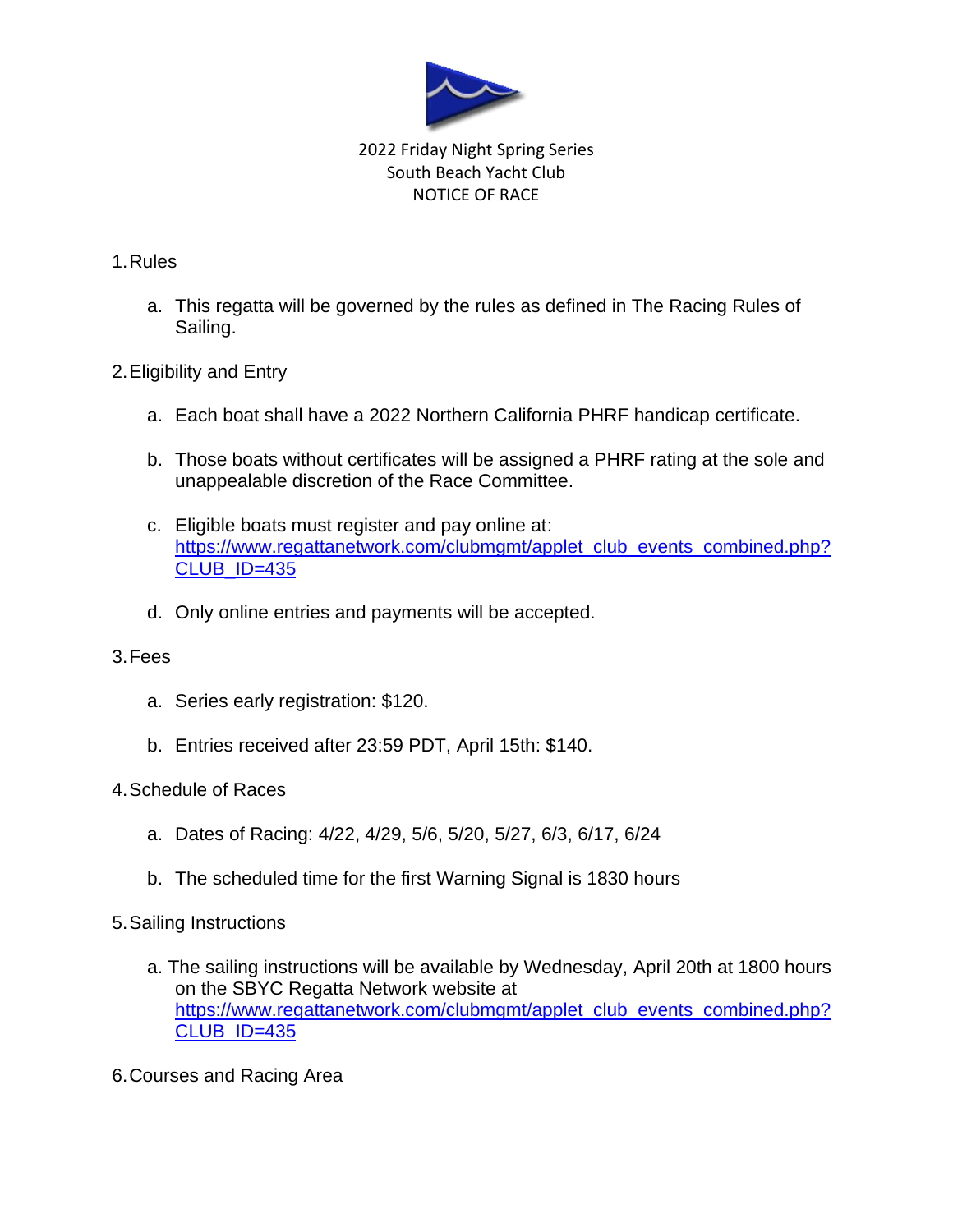

# 2022 Friday Night Spring Series South Beach Yacht Club NOTICE OF RACE

- a. The races will be sailed in the South Bay waters of San Francisco Bay.
- b. Courses may use both fixed and temporary marks.

### 7.Scoring

- a. One race shall constitute a series.
- b. Discards
	- i. When 5 or more races have been completed, a boat's series score will be the total of her race scores excluding her worst score.
- c. Time on Time correction will be used; corrected times will be calculated to the nearest second.

### 8.Prizes

- a. Prizes will be given after each race to the first-place winner in each division. Prizes must be picked up by the end of the next race.
- b. Trophies for first, second and third places for each division will be awarded at the end of each the series.
- 9.Disclaimer of Liability
	- a. Competitors participate in the regatta entirely at their own risk. See rule 3, Decision to Race. The organizing authority will not accept any liability for material damage or personal injury, or death sustained in conjunction with or prior to, during, or after the regatta.
- 10.Each race will be conducted in compliance with the San Francisco County Covid-19 health order under the "Youth and Adult Recreational Sports" directive.
- 11.Further Information
	- a. For further information, please contact Series Chair Tish Pasqual at [TishPasqual@gmail.com](mailto:TishPasqual@gmail.com) or Rear Commodore John Tennyson at [RearCommodore@SouthBeachYachtClub.org](mailto:RearCommodore@SouthBeachYachtClub.org)